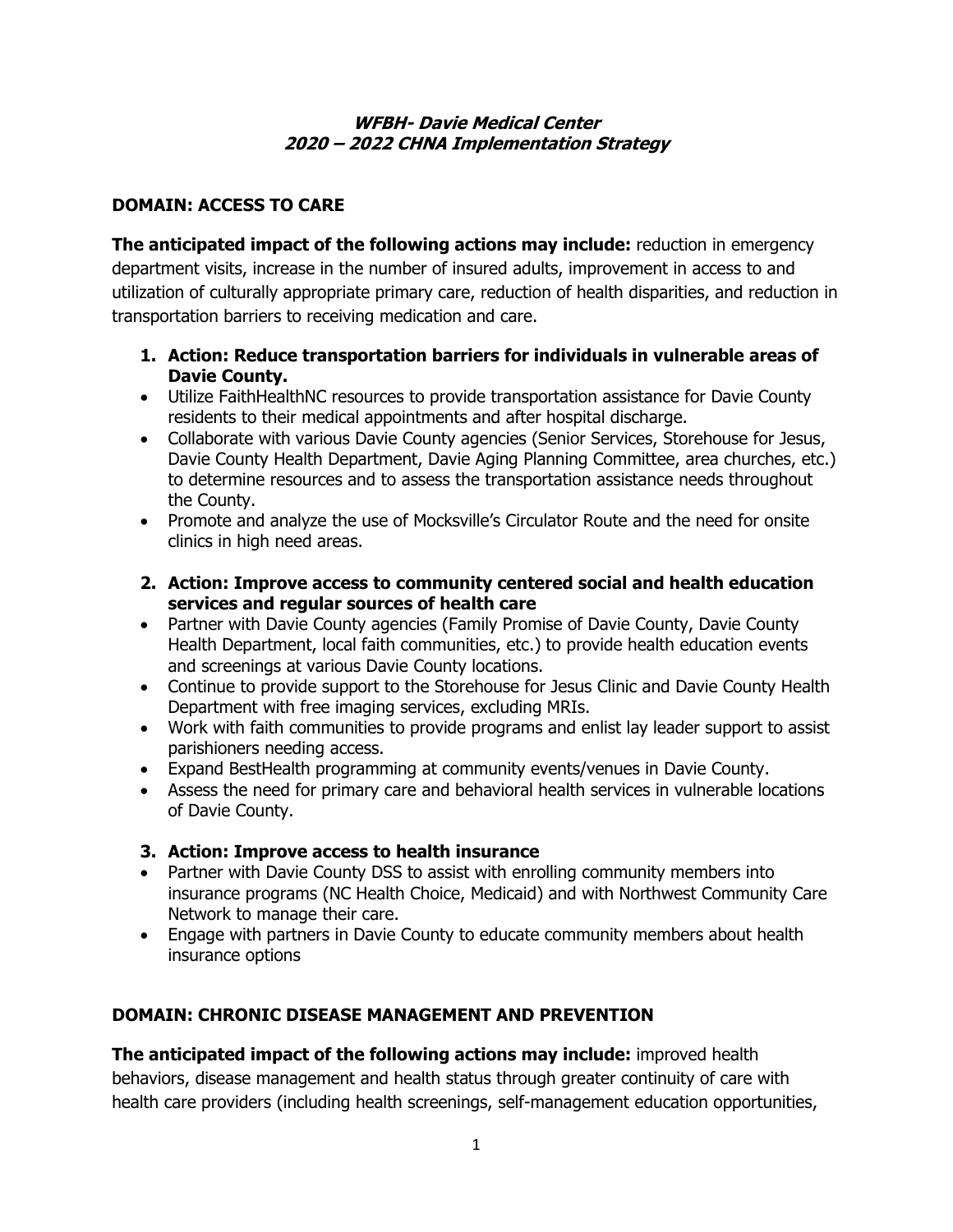improved adherence to treatment recommendations and improved communication with health care providers).

- **1. Action: Improve the capacity of community based organizations and health care providers to support efforts related to chronic disease prevention and management**
- Continue to support FaithHealth connectors to address chronic disease management and community health programming.
- Increase community and healthcare provider referral to existing Wake Forest Baptist Health chronic disease management programs, family medicine and additional resources by centralizing and disseminating information.
- Assess the need for additional medical specialists in Davie County
- Explore partnership with Gaston Family Health Services for preventative dental care.
- **2. Action: Provide education and support programs to increase community wellness**
- Continue promoting BestHealth class focusing on cooking, nutrition and healthy living at Davie Medical Center
- Encourage further community utilization of Davie Path to Wellness
- Offer education through FaithHealth and CareNet

# **DOMAIN: BEHAVIORAL HEALTH AND SUBSTANCE DEPENDENCY**

**The anticipated impact of the following actions may include:** decrease in ED visits related to behavioral health issues, decreased suicide deaths, increase in the number of individuals utilizing CareNet services and participating in the Davie Medical Center's Caregiver Academy, and increase use in the Hospital's medication disposal program through MedSafe.

- Serve as one of Davie County's permanent drug take back locations.
- Utilize Cardinal Innovations for educational offerings and referral network
- Grow awareness of CareNet services available at Davie Medical Center, First Baptist of Mocksville and the greater CareNet network among community based organizations and community events.
- Promote Daymark Recovery Services' walk-in clinic in Mocksville
- Work with mental health resources in Davie County to identify key resources for referrals and programming for patients needing mental health services.
- Partner and promote Sources of Strength, a peer based suicide initiate in Davie County middle schools, along with other preventative programs tailored toward adolescents and behavioral health.
- Build capacity among lay persons in the community in the areas of mental health first aid, suicide prevention and substance abuse programs.
- Continue to provide Davie Medical Center's Caregiver Academy programs to reduce caregiver stress through education, information and support
- Support NC Med Assist Program through mobile pharmacy offering in Davie County